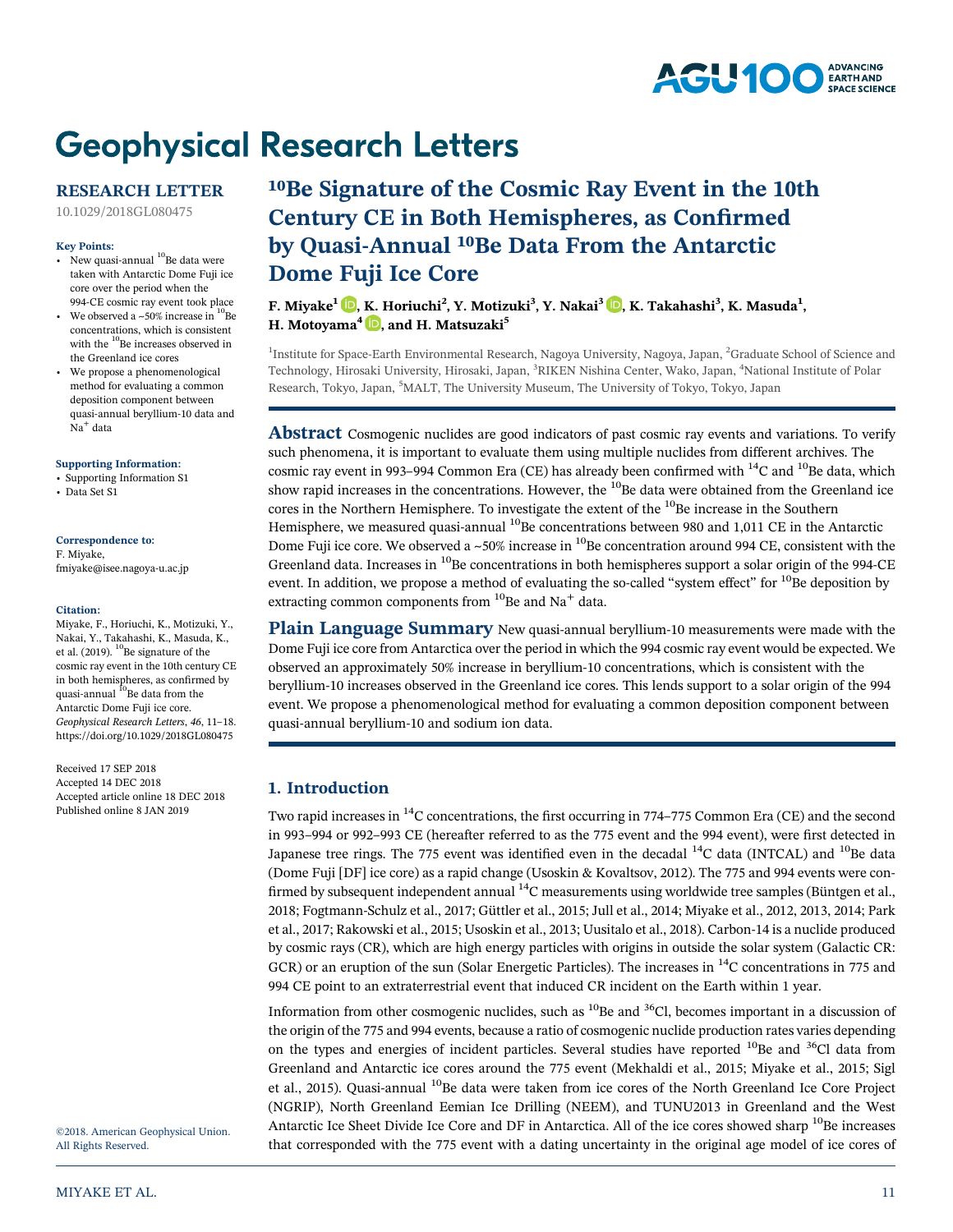$\pm$ 7 years (Mekhaldi et al., 2015; Miyake et al., 2015; Sigl et al., 2015). A sharp <sup>36</sup>Cl peak was also detected in the GRIP core, although the time resolution was not quasi-annual but approximately 5 years (Mekhaldi et al., 2015; Wagner et al., 2000). Using data from these cosmogenic nuclides, Mekhaldi et al. (2015) concluded the origin of the events was an extreme Solar Proton Event (SPE) or several SPEs, whose energy spectrum is very hard compared to the SPE of 2005 CE. Sukhodolov et al. (2017) modeled the 775 event as the scaled SPE signal using <sup>10</sup>Be data from four ice core sites.

On the other hand, quasi-annual data from cosmogenic nuclides other than  $14$ C in association with the 994 event are still very limited. Only a few <sup>10</sup>Be data sets have been published. The data sets were collected from the NGRIP and NEEM sites in Greenland, and they showed small <sup>10</sup>Be increases of ~50% over background levels relative to 775 CE (Mekhaldi et al., 2015). Although the <sup>10</sup>Be peaks associated with the 994 event were small and comparable to background, the event could be explained by an extreme SPE with a hard energy spectrum, since  $14^{\circ}$ C and  $10^{\circ}$ Be production agreed within the margin of error (Mekhaldi et al., 2015). The  $14$ <sup>T</sup>C data indicate the amplitude of the 994 event was half of the 775 event (Büntgen et al., 2018). If the 994 and 775 events shared the same origin, the increase in <sup>10</sup>Be concentration corresponding to the 994 event would also be smaller than that observed for the 775 event.

The difficulty in identifying such a small <sup>10</sup>Be signal may be one of the reasons behind the limited number of publications related to quasi-annual <sup>10</sup>Be data for the 994 event. Such a small signal could be disturbed easily by the so-called "system effect," which is related to <sup>10</sup>Be transport and deposition processes (Abreu et al., 2013; Steinhilber et al., 2012). Indeed, the larger <sup>10</sup>Be peak in our previous study, which was associated with the 775 event (Miyake et al., 2015), was superimposed on a background in which variation in the  $^{10}$ Be signal was synchronous with variation in the  $Na<sup>+</sup>$  signal. Baroni et al. (2011) also reported a positive correlation between signals from  $10B$ e and Na<sup>+</sup>, as well as those from other ions of sea-salt origin, in quasi-annual data from inland Antarctica. They argued the correlation reflected a troposphere-modulated contribution to <sup>10</sup>Be variation. Although the cause of this correlation has not been fully elucidated, it is possible that the similarities in  $^{10}$ Be and Na<sup>+</sup> behavior have been attributed to the system effect. If we could evaluate correlations between signals of  $^{10}$ Be and other species that are unrelated to the original CR variations, we could view the CR information more clearly. Therefore, it is important to investigate the relationships between  $^{10}$ Be and other species, such as  $Na<sup>+</sup>$ , to establish a method for evaluating the system effect.

Although it has been proposed that the origin of the 994 event was an extreme SPE, investigations of the ratio of  $^{14}$ C and  $^{10}$ Be production rates have only considered  $^{10}$ Be data obtained from ice cores collected in the Northern Hemisphere. In this study, we analyzed <sup>10</sup>Be concentrations in an ice core from the DF station around the 994 event at a quasi-annual resolution to determine whether a similar <sup>10</sup>Be signal could be found in the Antarctic ice core. If we detected a comparable  $^{10}$ Be signal in the DF data, it would mean that CR incident on the Earth entered nearly isotropically. This scenario would favor a solar proton origin, which would be affected by geomagnetic fields. In addition, we investigated the commonalities between  $^{10}$ Be and Na<sup>+</sup> collected from the same ice core. Finally, we devised a phenomenological method for evaluating the common system effect from the quasi-annual record of cosmogenic  $^{10}$ Be.

## 2. Materials and Methods

#### 2.1. DF01 Core and Its Chronologies

We used the DF01 core, a shallow ice core drilled at the DF station in 2001. The DF01 core is stored at National Institute of Polar Research as an ice core section with cuts every 50 cm (supporting information Figure S1). The DF station is located near the highest point of Dronning Maud Land (77°19′S, 39°42′E), 3,810 m above sea level. It has been suggested that inland snow precipitations in Antarctica, including those at the DF site, hold more stratospheric information than the tropospheric information compared with the coastal regions of Antarctica (Fourré et al., 2006).

It was difficult to date the DF01 core using the annual layer counting method, since the snow accumulation rate in the DF region is very low and shows little seasonal variation. For example, snow accumulation rates averaged over 741 and 7,100 years were 25.2  $\pm$  0.3 and 25.0  $\pm$  1.3 kg·m $^{-2}$ ·year $^{-1}$ , respectively (Fujita et al., 2011; Igarashi et al., 2011). Hence, the age of the DF01 core has been estimated by <sup>10</sup>Be-<sup>14</sup>C matching and volcanic tie point matching. With these methods, the following chronologies of the DF01 core were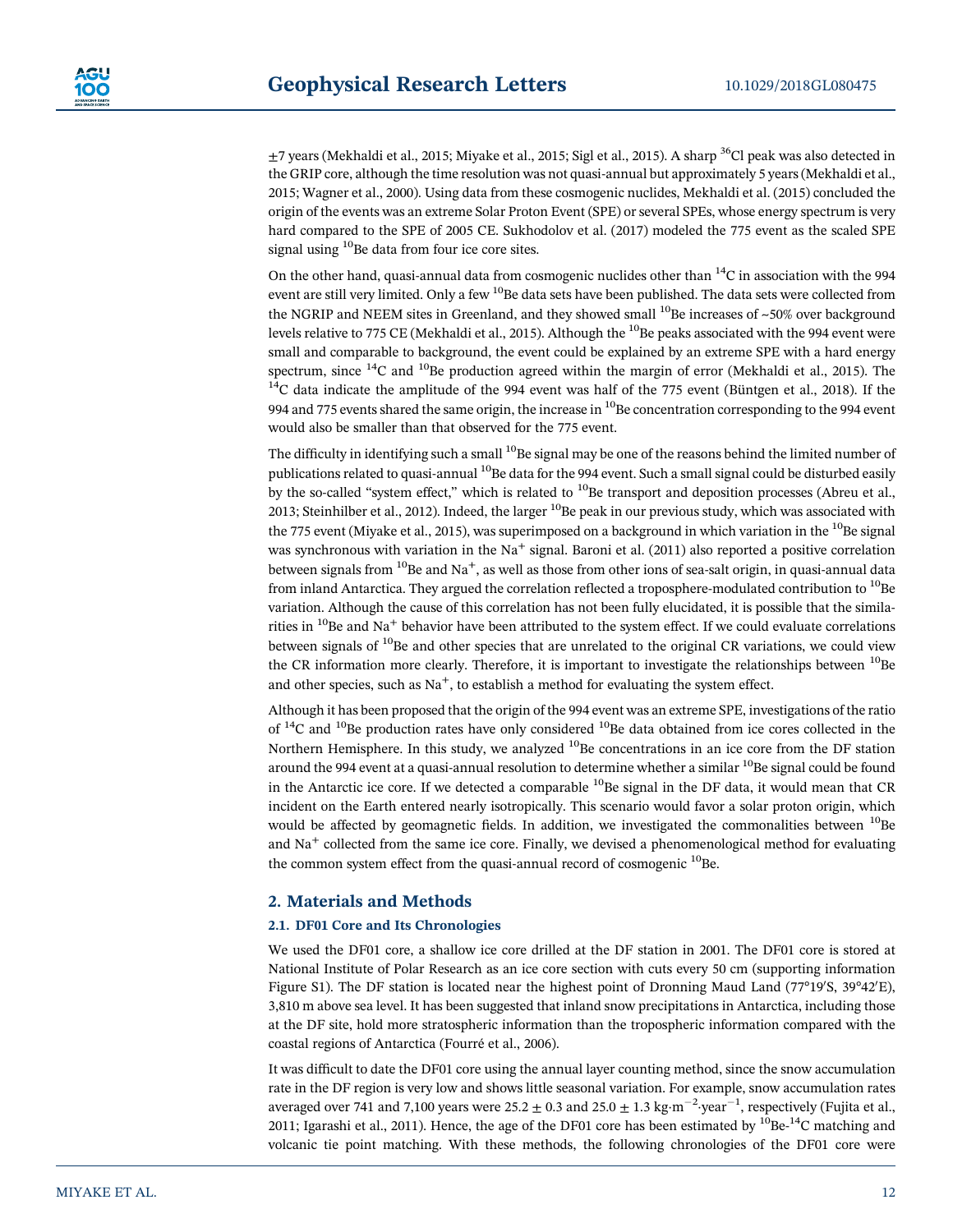independently determined: (1) the  $^{10}$ Be- $^{14}$ C age (Horiuchi et al., 2008); (2) the DFS1 chronology; and (3) the DFS2 chronology (Motizuki et al., 2014). The <sup>10</sup>Be-<sup>14</sup>C age was constructed mainly by <sup>10</sup>Be-<sup>14</sup>C matching in which  $^{10}$ Be data obtained from quasi-decadal measurements of each core section were compared to  $^{14}$ C production rates calculated using the INTCAL  $^{14}$ C data with decadal time resolution (Stuiver et al., 1998; Usoskin & Kromer, 2005). The <sup>10</sup>Be and <sup>14</sup>C data used for matching had 10-year resolution, and the resulting chronology was quasi-decadal. The DFS1 and the DFS2 chronologies were constructed by volcanic tie point matching. Motizuki et al. (2014) identified the volcanic events through analysis of nonsea salt sulfate (nss  $\mathrm{SO_4}^{2-})$  in the divided section cores with an average time resolution of 0.9 years. The volcanic signal appeared as spikes in nss SO $_4^{2-}$  concentrations. Since the closest volcanic tie points are 686 and 1,108 CE (DFS1) and 694 and 1,170 CE (DFS2), the 994 event can be a time marker where a section of more than 400 years with no volcanic markers if we detected the 994 spike in the DF core. Not only nns SO $_4^{2-}$  but also other ion species have been analyzed in the same DF01 cores with the same time resolution (Motizuki et al., 2017).

#### 2.2. Selection of Core Sections of DF01

In our previous analysis of the 775 event (Miyake et al., 2015), we selected sections in the DF01 core based on their  $^{10}$ Be- $^{14}$ C ages (Horiuchi et al., 2008) and detected a sharp  $^{10}$ Be increase corresponding to the 775 event. The difference between the  ${}^{10}$ Be- ${}^{14}$ C age and the tree-ring age around the 775 event is about 5 years only (Miyake et al., 2015). Thus, the  $^{10}$ Be- $^{14}$ C age method successfully determined the ice core age with acceptable accuracy.

The approach used in our analysis of the 775 event was applied in the present study. First, we estimated the age of the ice-core sections by the  ${}^{10}Be^{-14}C$  age method. Based on their  ${}^{10}Be^{-14}C$  age, the ice core sections around 994 CE were numbered DF01 #103–#105, corresponding to 1,005–985 CE. Since we identified a sharp  $^{10}$ Be peak in the #104 section, which represented the second-largest increase in the  $^{10}$ Be concentration in quasi-decadal data from 695 to 1,005 CE (note: the largest  $^{10}$ Be peak for the same interval coincided with the 775 event; Horiuchi et al., 2007, 2008), it is possible the  $^{10}$ Be signal detected in the #104 section is attributable to the 994 event. The  $^{10}$ Be- $^{14}$ C ages of core sections #103-#105 were in good agreement with the DFS1 and DFS2 chronologies, falling within 3 and 5 years of their DFS1 and DFS2 ages, respectively. The close agreement between independent chronologies gave us confidence in the accuracy of our initial age determination for sections #103–#105, which included the 994 event. Table S1 gives information about the core sections, chronologies of the DF01 core, and the previously published quasi-decadal <sup>10</sup>Be data.

#### 2.3. Pretreatments and Measurement

We divided each core section into  $10-12$  samples for <sup>10</sup>Be analysis (Table S1). Each length of division is the same as the previous nss SO $_4^{2-}$  and other ion species measurements (Motizuki et al., 2014, 2017). The time resolution of the samples is a quasi-annual. Sample pretreatments were carried out at the Paleoenvironmental and Cosmogenic-Nuclide Laboratory, Hirosaki University, using a method (Miyake et al., 2015) modified from Horiuchi et al. (2007). <sup>10</sup>Be analysis was performed as described by Miyake et al. (2015) on a 5 MV accelerator mass spectrometer at the University of Tokyo (Matsuzaki et al., 2007). Ion chromatography data from the DF01 core can be found in Motizuki et al. (2017).

### 3. Results

The quasi-annual data set of  $^{10}$ Be concentrations is plotted against the three independent chronologies for the DF01 core in Figure S2. Among these, the largest  $^{10}$ Be peak reflected a 51% increase above the average of the <sup>10</sup>Be concentrations in 992.3 CE (<sup>10</sup>Be-<sup>14</sup>C age), 994.5 CE (DFS1), and 998.3 CE (DFS2). Since the <sup>10</sup>Be peak appears at year 994 ( $\pm$ 5) CE in all the three chronologies, it is reasonable to conclude the peak reflects the 994 event and to identify the point as 994 CE. Figure 1 shows the  $^{10}$ Be profile plotted against a modified  $^{10}$ Be-<sup>14</sup>C age model, in which the time axis is shifted to align the  $^{10}$ Be peak to 994 CE. In the following, we use this age model for both  $^{10}$ Be and Na<sup>+</sup> data obtained from the same core (Figure 1), referring to it as "tree-ring age."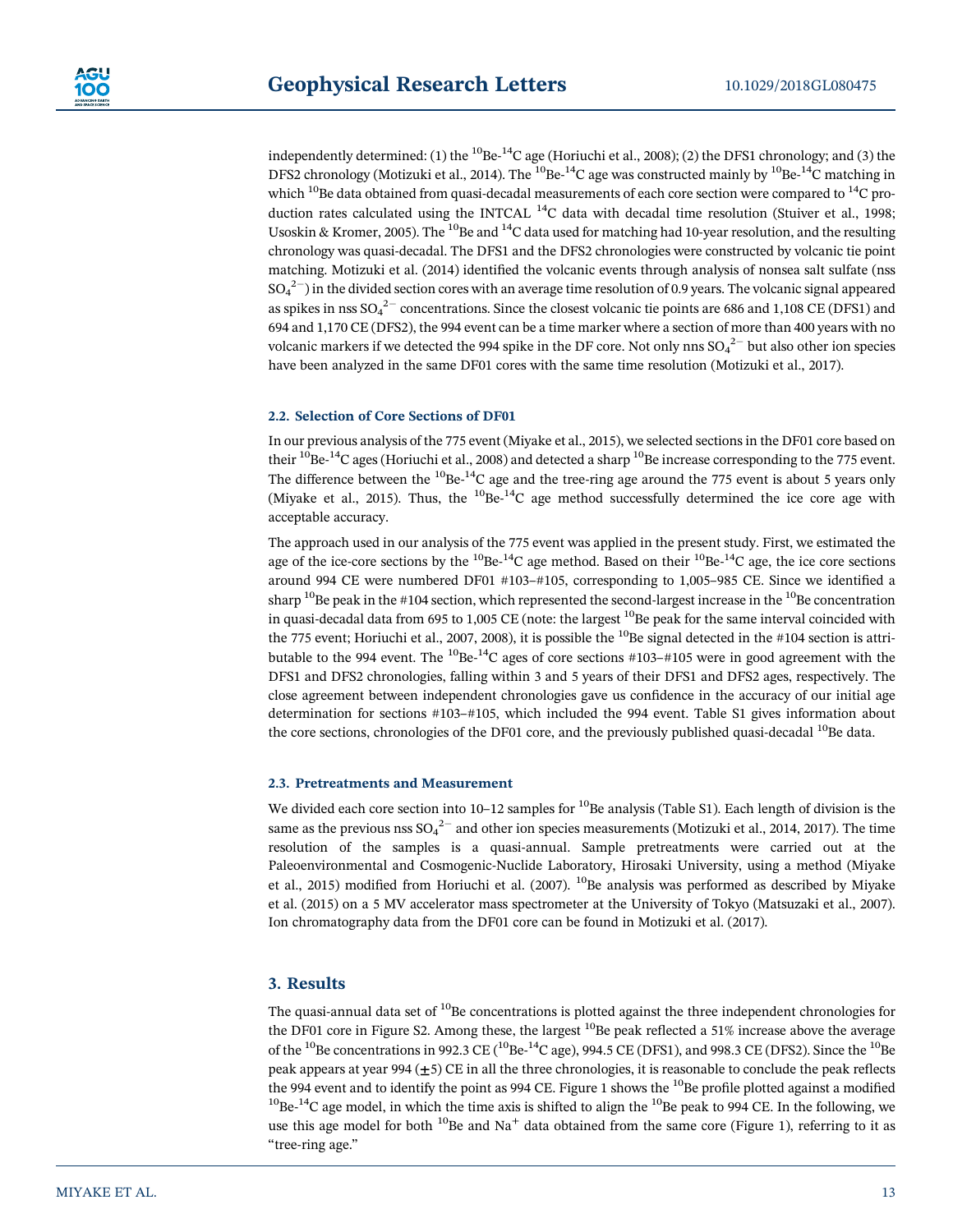



Figure 1. Comparison between  $^{10}$ Be and Na<sup>+</sup> data around 994 CE. The horizontal line is shifted from the original <sup>10</sup>Be-<sup>14</sup>C age model so that the largest <sup>10</sup>Be peak to be 994 CE (see text). CE = Common Era.

## 4. Discussions

## 4.1. Correlation Between  $^{10}$ Be and Na<sup>+</sup>

A positive correlation between annual  $^{10}$ Be data and Na<sup>+</sup> data has been reported in previous studies of Antarctic Vostok and DF ice cores (Baroni et al., 2011; Miyake et al., 2015). The linear correlation coefficient (R) between the two species for the last 60 years at Vostok was 0.51 (Baroni et al., 2011). R = 0.49 circa 775 CE (763–794 CE) at DF (Miyake et al., 2015). In addition, Baroni et al. (2011) reported a similar correlation between  $^{10}$ Be concentrations and those of some other chemical species of marine (sea salt) origin, for example, sea-salt sulfate and magnesium, in quasi-annual data. We checked our  $^{10}$ Be and Na<sup>+</sup> data obtained from the same core (Motizuki et al., 2017) for similar correlations. Our findings were consistent with those of previous studies; we found a weak correlation ( $R = 0.46$ :  $t = 2.9$ ,  $p = 0.007$ ) between <sup>10</sup>Be and  $Na<sup>+</sup>$  (Figure 2).

Beryllium-10 is produced by a spallation reaction caused by CR in the atmosphere, primarily in the stratosphere and the upper troposphere (approximately  $65\%$  of  $^{10}$ Be atoms are produced in the stratosphere by

GCR or more than 65% of <sup>10</sup>Be atoms are produced by Solar Energetic Particles whose energy spectrum is softer than that of GCR; Heikkilä et al., 2013; Poluianov et al., 2016). It is believed that <sup>10</sup>Be atoms react immediately with oxygen ( $^{10}$ Be + O  $\rightarrow$   $^{10}$ BeO), attach to aerosols, and finally fall to the ground through atmospheric circulation and precipitation (Beer et al., 2012). There are many types of atmospheric aerosol particles, and most of them contain ionic species including  $Na<sup>+</sup>$ . Although a mechanism causing positive correlation between  $^{10}$ Be and Na<sup>+</sup> data has not been figured out, there is probably a common depositional process in these two species. Baroni et al. (2011) suggested the correlations between  $^{10}$ Be and other ion species could be explained by troposphere-modulated contributions, such as the Antarctic Oscillation or the Antarctic Circumpolar Wave. Although large atmospheric fluctuations such as the Antarctic Oscillation have not been confirmed yet as the main cause of the correlations, we can probably evaluate part of the system effect of  $^{10}$ Be using Na<sup>+</sup> data.

## 4.2. Evaluation of the System Effect Using Na<sup>+</sup> Data

Since positive correlation between  $^{10}$ Be and Na<sup>+</sup> was confirmed in this study and in two other independent studies, it may be possible to use this correlation between  ${}^{10}$ Be and Na<sup>+</sup> concentrations as an indi-



**Figure 2.** Relationship between  $Na<sup>+</sup>$  and <sup>10</sup>Be data. The circled data correspond to 994 CE in the tree-ring age. The correlation coefficient of the linear regression is  $R = 0.46$  ( $p = 0.0064$ ). If we omit the largest point, the correlation becomes improved ( $R = 0.54$ ). CE = Common Era; DF = Dome Fuji.

cator of the system effect. Thus, we made the following simplifying assumptions regarding the source of variations in  $^{10}$ Be and Na<sup>+</sup> concentrations: (1) variations in  $^{10}$ Be concentrations are caused by a combination of the system effect and a production effect caused by CR; and (2) variations in  $Na<sup>+</sup>$  concentrations are caused mainly by the common system effect with <sup>10</sup>Be. If we eliminate the common signal between  $10^{10}$ Be and Na<sup>+</sup> from the original  $10^{10}$ Be concentration data, information related to the production of  $10$ Be should be identifiable.

We can obtain relative production variability of  $10B$  information, henceforth called  $\Delta^{10}$ Be(t), from the difference between the  $^{10}$ Be data and a regression line constructed with the  $^{10}$ Be and Na<sup>+</sup> concentration data as shown in equation (1),

$$
\Delta^{10} Be(t) = {}^{10}Be(t) - C (Na(t)), \tag{1}
$$

where  ${}^{10}$ Be(t) is the normalized  ${}^{10}$ Be concentration, Na(t) is the normalized  $Na<sup>+</sup>$  concentration, and  $C(t)$  is the regression line between the normalized  $^{10}$ Be and Na<sup>+</sup> concentrations. Figure 3a shows the normalized <sup>10</sup>Be and Na<sup>+</sup> concentrations, and Figure 3b shows  $\Delta^{10}$ Be(t).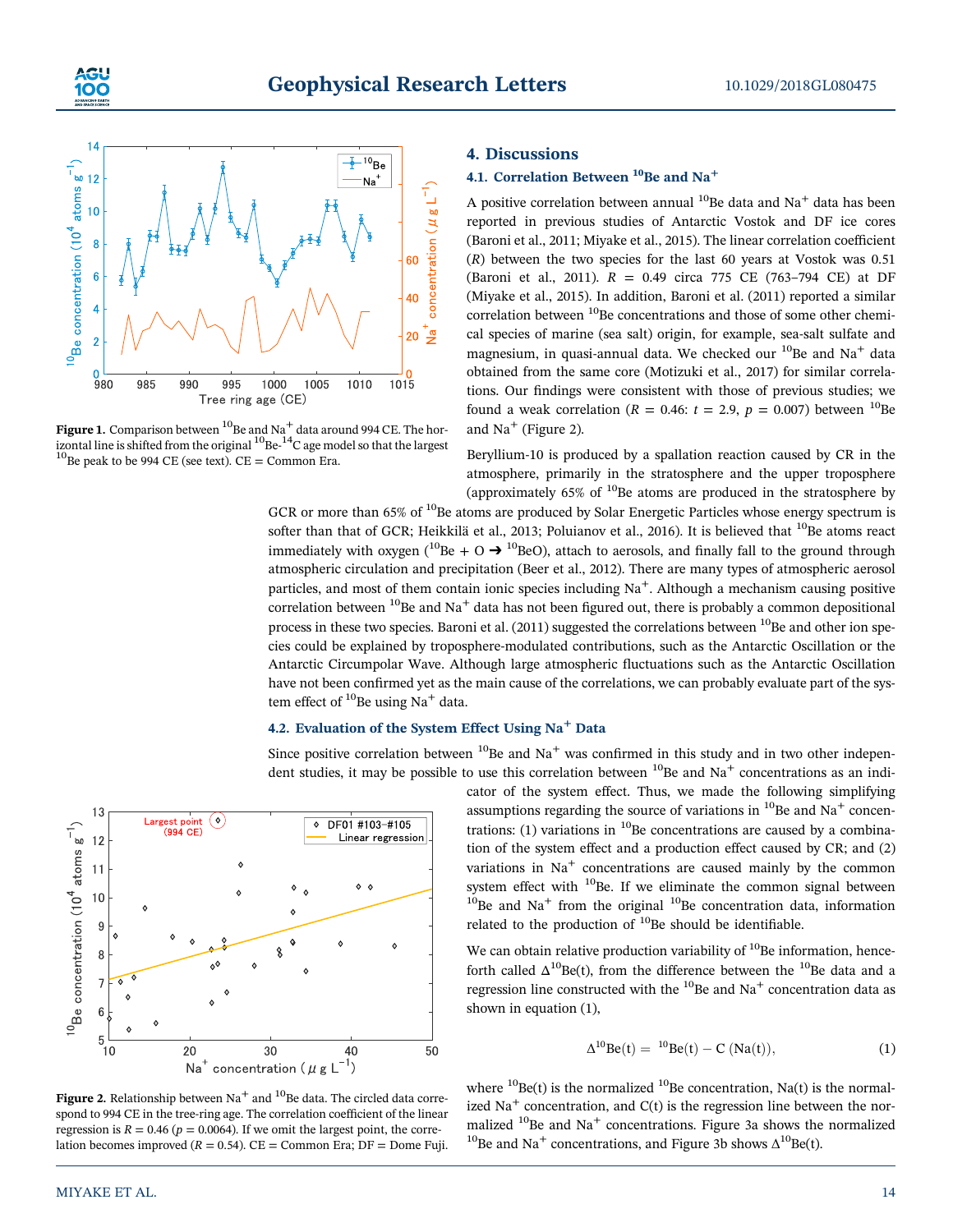



Figure 3. (a) Comparison between  $^{10}$ Be and Na $^+$  data around 994 CE. While several  $^{10}$ Be peaks are accompanied by  $Na^+$  peaks (black broken lines), there are no Na<sup>+</sup> peaks corresponding to the largest <sup>10</sup>Be peak in 994 CE and the second largest <sup>10</sup>Be peak in 987 CE (red broken lines). (b)  $\Delta^{10}$ Be values whose calculation method is provided in the text. (c)  $\Delta^{14}$ C values from Japanese tree rings (Miyake et al., 2013). CE = Common Era.

#### 4.3. The 994 CE CR Event

Figure 3a reveals similarities in the characteristic variations of  $^{10}$ Be and Na<sup>+</sup> concentrations. Several  $^{10}$ Be increases are accompanied by corresponding increases in  $Na<sup>+</sup>$ . However, the largest and second-largest peaks in <sup>10</sup>Be concentration, corresponding to 994 and 987 CE (tree-ring age), are not accompanied by Na<sup>+</sup> peaks. As Figure 1 shows, this is consistent with the original <sup>10</sup>Be and Na<sup>+</sup> data. This makes the two <sup>10</sup>Be peaks emphasized in the  $\Delta^{10}$ Be profile (Figure 3b). For example, the increment of the largest peak against the standard deviation of the  $\Delta^{10}$ Be data excluding the largest peak is 3.7, whereas that of the original  $10^{10}$ Be data is 3.0.

Quasi-annual and quasi-semiannual <sup>10</sup>Be data around the 994 event were collected in previous measurements of the Greenland cores (NEEM and NGRIP). We compared this <sup>10</sup>Be data with ours in Figure 4. The time resolutions of the NEEM and NGRIP data were quasi-semiannual and quasi-annual, respectively (Mekhaldi et al., 2015; Sigl et al., 2015). In addition, we compared the NEEM average annual resolution data to the DF and NGRIP data. The horizontal axes in Figure 4 are shifted to align the largest  $^{10}$ Be point with 994 CE. The offsets from the original ice core ages are  $+1.7$  years from the  ${}^{10}Be-{}^{14}C$  age (this study), +5.4 years (Mekhaldi et al., 2015), and +7 years (Sigl et al., 2015). The largest peak in the annually resolved NEEM data set represents a 52% increase in <sup>10</sup>Be concentration above the average for the data set. The largest peak in the NGRIP data set represents an increase of 41% in  $^{10}$ Be concentration above average. These values are nearly equal to the increase found in the DF data (51%). These <sup>10</sup>Be increments above the averages indicate an additional <sup>10</sup>Be production against the normal production mainly by GCR. Then the consistency of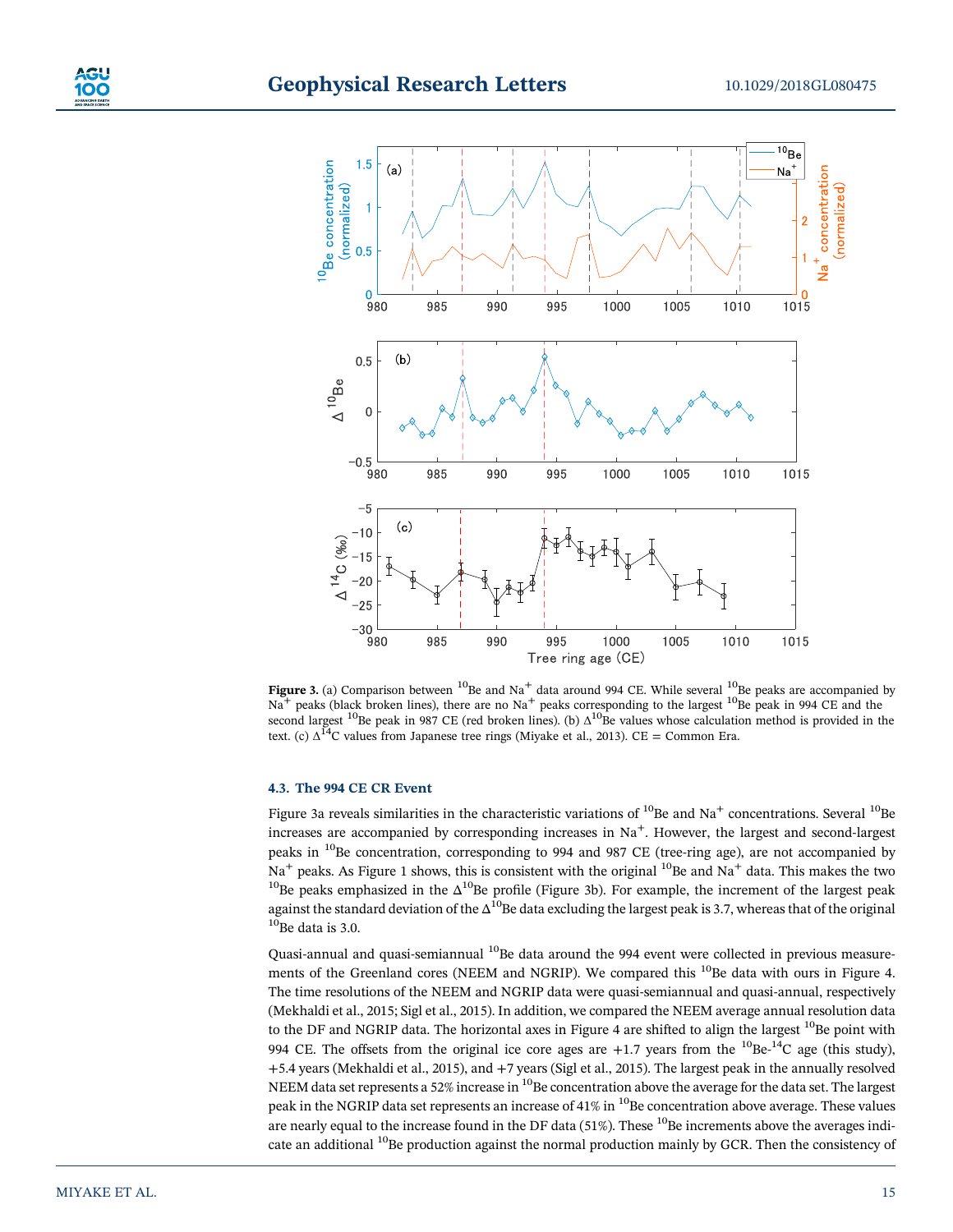

Figure 4. <sup>10</sup>Be concentration data from both hemispheres around 994 CE. (a) Circles show measured quasi-annual data from Antarctic DF. The line shows an average of the data  $(8.3 \times 10^4 \text{ [atoms g}^{-1}])$ . (b) Quasi-annual measurements of the Greenland ice cores from the NGRIP shown in diamonds (Mekhaldi et al., 2015). The line shows an average of the data (2.1  $\times$  10<sup>4</sup> [atoms g<sup>-1</sup>]). The horizontal line is shifted +5.4 years to the original ice core age the Greenland Ice Core Chronology 2005 bottom to the largest point to be 994 CE. (c) <sup>10</sup>Be data (0.5- and 1-year time resolutions) of the NEEM core from Greenland (Sigl et al., 2015). The line shows average of all data (1.6  $\times$  10<sup>4</sup> [atoms  $g^{-1}$ ]). The corrected age indicates an original ice core age +7 years to match the <sup>10</sup>Be peak with 994 CE (Sigl et al., 2015). CE = Common Era; DF = Dome Fuji; NEEM = North Greenland Eemian Ice Drilling; NGRIP = North Greenland Ice Core Project.

the increments between both hemispheres implies almost equal  $^{10}$ Be production was occurred in both hemispheres.

The <sup>10</sup>Be peaks in Greenland data considered to correspond to the 994 event by Mekhaldi et al. (2015) are not readily distinguished from background variation (Figure 4). The increase around 1,005 CE in the NGRIP core is more rapid and is greater in magnitude than the change occurring around 994 CE, and this is also same in the estimated  $^{10}$ Be flux data (Mekhaldi et al., 2015). However, nearly identical  $^{10}$ Be increases are observed in three independent records from both hemispheres at the expected age. Therefore, it is possible that the  $\sim$ 50% increase in <sup>10</sup>Be concentration was caused by the 994 event. This also means that <sup>10</sup>Be increases identified in both hemispheres related to the 775 and 994 events were similar but a factor  $\sim$ 1.5 difference in magnitude. This is consistent with extreme SPE origin, of the 994 event, which has been proposed by Mekhaldi et al. (2015).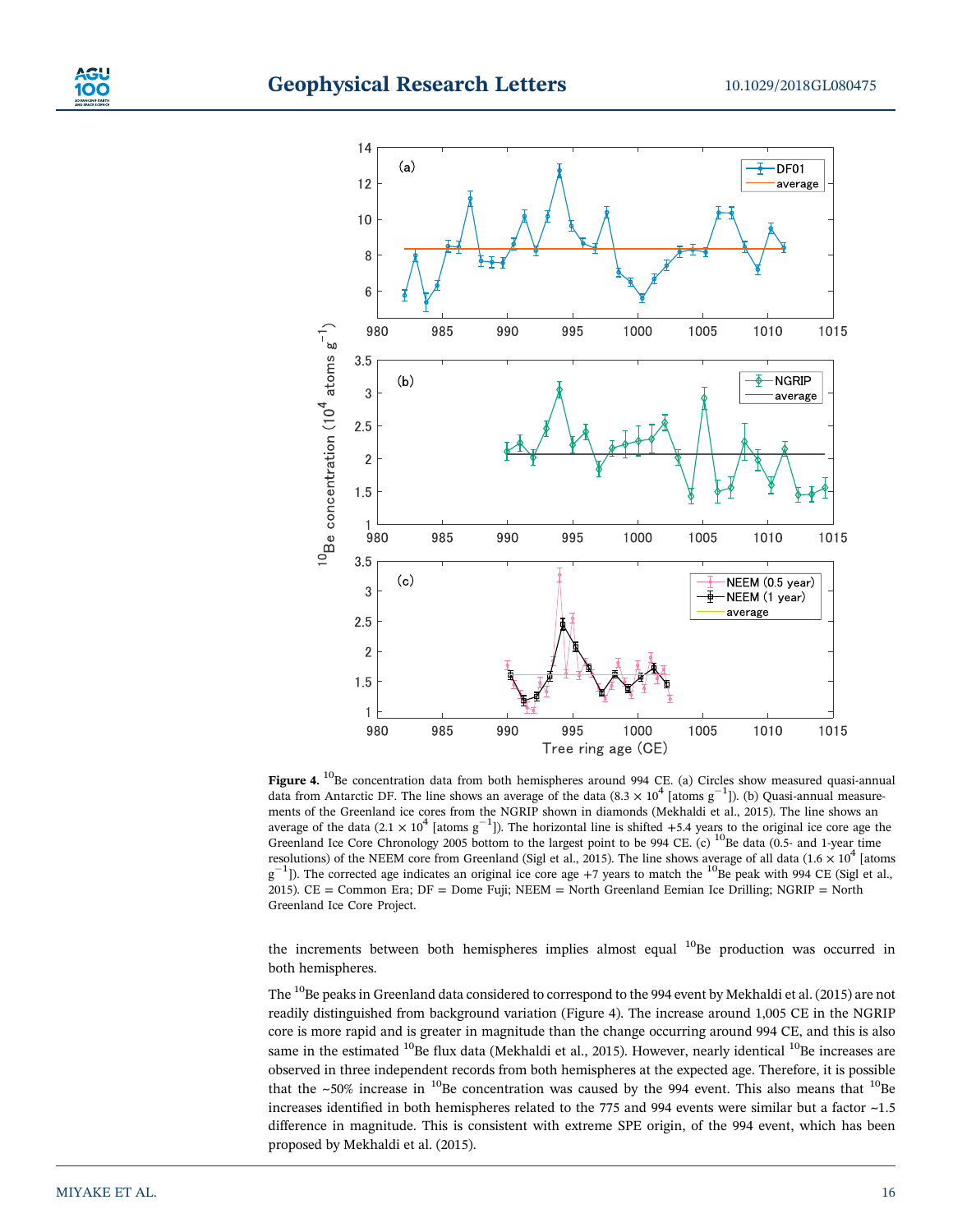Figure 3c shows 14C data obtained from a Japanese cedar tree sample (Miyake et al., 2013) around the 994 event. In addition to a <sup>14</sup>C concentration increase in 994 CE, there is also a small <sup>14</sup>C increase from 985 to 987 CE (tree-ring age), which corresponds to the second-largest <sup>10</sup>Be peak in our DF data. This small <sup>14</sup>C peak represents a 4.7‰ increase in  $\Delta^{14}C$  and is 2.5 times larger than the measurement error. It is possible that the second-largest peak reflects a CR variation. However, the details of  $^{14}C$  variation are unknown, because the 14C data around the second peak are biannually resolved. Fogtmann-Schulz et al. (2017) measured  $^{14}$ C concentrations for the period 980–1,006 CE with annual resolution. Although no  $^{14}$ C increase was identified around 987 CE, the data from 985 to 987 CE were only taken in the late wood. Additional high-precision and high-time-resolution  $14$ C measurements are necessary to determine whether a rapid CR increase also occurred around 987 CE.

## 5. Conclusions and Final Remarks

We measured quasi-annual <sup>10</sup>Be concentrations in the DF01 core for the period from 980 to 1,011 CE based on the <sup>10</sup>Be-<sup>14</sup>C age (#103–#105 core sections), where evidence of the CR event in 994 CE would be expected. We detected the largest <sup>10</sup>Be increase, indicated by a peak of ~50% above baseline, in 992.3 CE (<sup>10</sup>Be-<sup>14</sup>C age). Since the increase in  $^{10}$ Be concentration was identified in three independent chronologies of the DF01 core around 994 CE (992–998 CE), it is possible that the  $^{10}$ Be peak corresponds to the 994-CE event. Hence, we propose the <sup>10</sup>Be peak may be used as a time marker for 994 CE.

In addition, we found a correlation between  $^{10}$ Be and Na<sup>+</sup> concentrations in the same ice cores, in agreement with the results of previous studies. Since both of the species are related to aerosol deposition in the atmosphere, we interpret this correlation as indication, at least partly, of the system effect on  $^{10}$ Be deposition. Based on this interpretation, we evaluated the system effect using a common component in the  $^{10}$ Be and  $Na<sup>+</sup>$  data. Consequently, the <sup>10</sup>Be peak in 994 CE became more significant relative to background.

Since a positive correlation between quasi-annual  $^{10}$ Be and Na<sup>+</sup> concentrations has been identified in all the annual measurement data from the DF core so far (Miyake et al., 2015; this study), the correlation between the two species might be observed in annual data from the DF core through at least the Holocene epoch, where no evidence of drastic climate change has been reported (e.g., Kawamura et al., 2017; Uemura et al., 2018). We propose a part of the so-called system effect in quasi-annual  $^{10}$ Be data can be phenomenologically evaluated with Na<sup>+</sup> data from the same core. Although the correlation between <sup>10</sup>Be and Na<sup>+</sup> is found, its cause has not been elucidated. In the future, it will be necessary to reveal its cause by investigating productions, transportation processes, and chemical dynamics of these species and other ionic species such as  $SO_4^2$ <sup>-1</sup>.

The  $\sim$ 50% increase in <sup>10</sup>Be concentration in the DF core is consistent with <sup>10</sup>Be data obtained from the Greenland NEEM and NGRIP cores. Nearly equal increases in <sup>10</sup>Be detected in both hemispheres support an extreme SPE origin of the 994 event. Another weaker  $^{10}$ Be peak was identified circa 987 CE (tree-ring age). Although it is possible that this peak is related to a CR event, further investigation of annual  $^{14}$ C or <sup>10</sup>Be data is needed to support this conclusion.

#### Acknowledgments

The authors thank Florian Mekhaldi for comments of the NGRIP and NEEM data and Asami Suzuki and Chihiro Mori for supporting a cutting work of ice core. This work was supported by JSPS KAKENHI grants JP16H06005 and 25247082. The DF  $^{10}$ Be data are listed in supporting information, and Na<sup>+</sup> data can be downloaded at [https://](https://ads.nipr.ac.jp/dataset/A20181211-001) [ads.nipr.ac.jp/dataset/A20181211-001](https://ads.nipr.ac.jp/dataset/A20181211-001).

## References

Abreu, J. A., Beer, J., Steinhilber, F., Christl, M., & Kubik, P. W. (2013). <sup>10</sup>Be in ice cores and <sup>14</sup>C in tree rings: Separation of production and climate effects. Space Science Reviews, 176(1–4), 343–349.<https://doi.org/10.1007/s11214-011-9864-y>

Baroni, M., Bard, E., Petit, J. R., Magand, O., & Bourlès, D. (2011). Volcanic and solar activity, and atmospheric circulation influences on cosmogenic <sup>10</sup>Be fallout at Vostok and Concordia (Antarctica) over the last 60 years. Geochimica et Cosmochimica Acta, 75(22), 7132–7145.<https://doi.org/10.1016/j.gca.2011.09.002>

Beer, J., McCracken, K., & von Steiger, R. (2012). Cosmogenic radionuclide theory in the terrestrial and space environments. Berlin: Springer. Büntgen, U., Wacker, L., Galván, J. D., Arnold, S., Arseneault, D., Baillie, M., et al. (2018). Tree rings reveal globally coherent signature of cosmogenic radiocarbon events in 774 and 993 CE. Nature Communications, 9(1), 3605. [https://doi.org/10.1038/s41467-](https://doi.org/10.1038/s41467-018-06036-0) [018-06036-0](https://doi.org/10.1038/s41467-018-06036-0)

Fogtmann-Schulz, A., Østbø, S. M., Nielsen, S. G. B., Olsen, J., Karoff, C., & Knudsen, M. F. (2017). Cosmic ray event in 994 C.E. recorded in radiocarbon from Danish oak. Geophysical Research Letters, 44, 8621–8628.<https://doi.org/10.1002/2017GL074208>

Fourré, E., Jean-Baptiste, P., Dapoigny, A., Baumier, D., Petit, J. R., & Jouzel, J. (2006). Past and 20 recent tritium levels in Arctic and Antarctic polar caps. Earth and Planetary Science Letters, 245(1-2), 56–64.<https://doi.org/10.1016/j.epsl.2006.03.003>

Fujita, S., Holmlund, P., Andersson, I., Brown, I., Enomoto, H., Fujii, Y., et al. (2011). Spatial and temporal variability of snow accumulation rate on the East Antarctic ice divide between Dome Fuji and EPICA DMLK. The Cryosphere, 5(4), 1057–1081. [https://doi.org/](https://doi.org/10.5194/tc-5-1057-2011) [10.5194/tc-5-1057-2011](https://doi.org/10.5194/tc-5-1057-2011)